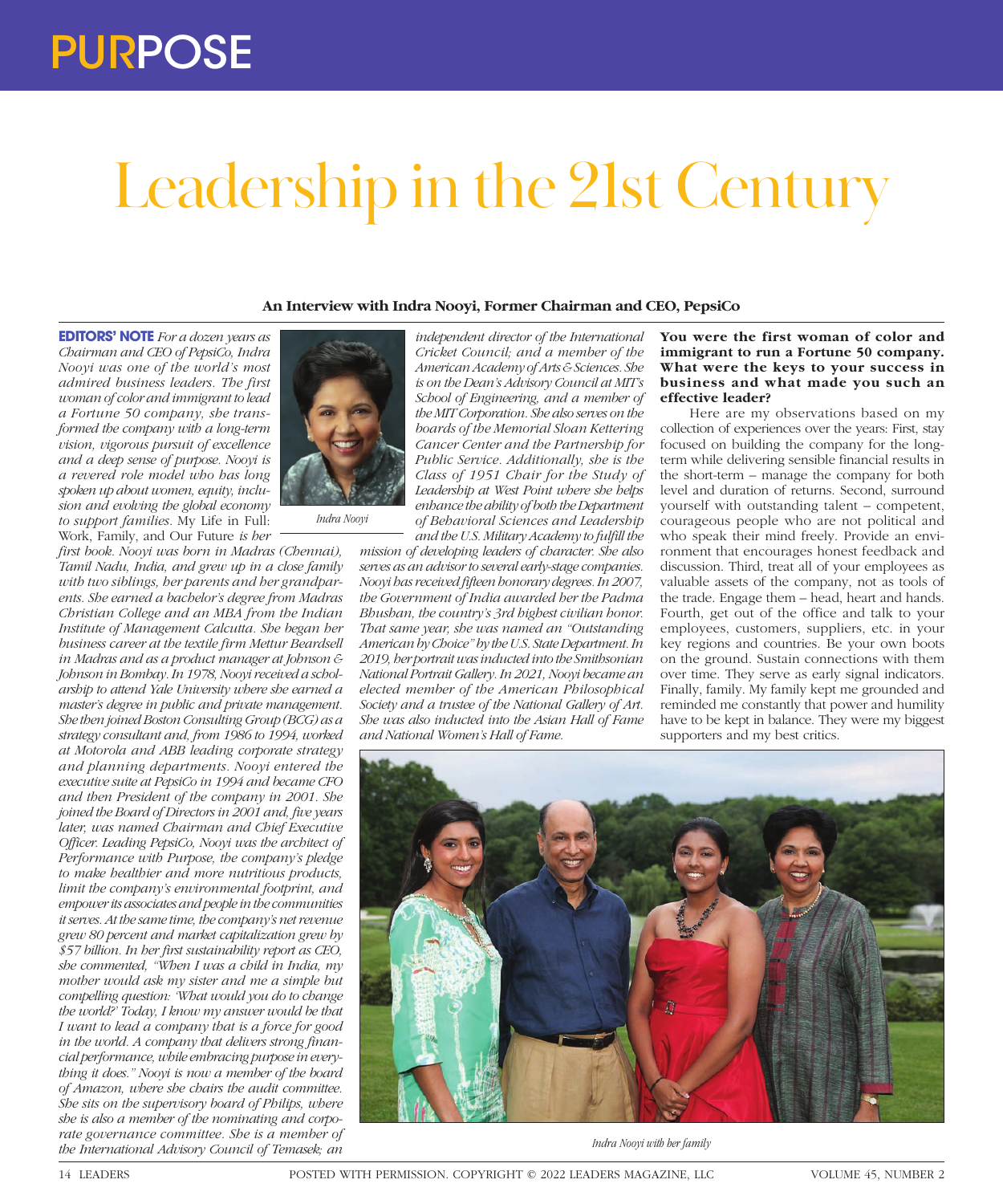**You have said that "Greatness comes not from a position, but from helping build the future. We have an obligation to pull others up." Is this how you define effective leadership in the 21st century?** 

Many qualities characterize effective leadership in the 21st century, and they are continuously changing. When I speak about our obligation to "pull others up," I refer to the fact that a leader's biggest legacy is to develop the next generation of talent. These individuals need to be identified, nurtured, coached, celebrated and retained to ensure the company remains successful well into the future.

**Today, the idea of "Performance with Purpose" is broadly recognized, but when you introduced this idea at PepsiCo, there were many who questioned the concept. Was it challenging to bring people on board early on with this mission and, in retrospect, do you feel that in many ways you were ahead of your time with this concept?** 

"Performance with Purpose" has been far more revolutionary than I originally anticipated when I came up with it in 2006. At that time, the audience consisted of senior managers, investors, suppliers, customers, and many critics from the public health world. I had to persuade many of them to take this leap with me – to embrace the idea that we could make money a different way, with an eye toward building a healthier product portfolio, taking environmental sustainability seriously, and nurturing talent.

In a way, "Performance with Purpose" was ahead of its time and a precursor to the ESG push we are seeing today. But in my mind, the concept was badly needed. I firmly believed then, as I do now, that companies are a part of society and have a duty of care to the communities they are a part of. I was merely infusing this into our business model. It was a tough sell at first – I was infamously called "Mother Teresa" by one investor – but almost everyone came around. PepsiCo created a lot of shareholder value in my time as CEO and we did that while transforming key parts of the business.

**You placed a major focus on mixing work and home life throughout your leadership at PepsiCo. What made this so important to you and what are the keys to building a company culture that allows the blending of work and family?**

Family comes first, plain and simple. The family I created with my husband Raj and two daughters is my proudest achievement. They define me, anchor me, and teach me what love is all about. They are my life.

But as CEO of PepsiCo, I also had to worry about my other family – my 260,000 employees and our customers, suppliers, and many others whose economic well-being depended on the success of the company. I took this job very, very seriously. Both my primary family and my PepsiCo family had to be kept in balance.

It was tough. I was constantly "juggling" the split responsibilities and priorities of my work and family life, and without the advantage of the technology we now have – Zoom, FaceTime, texting, etc. With the advancement  $N()()$ 

INDRA

Former Chairman and CEO, PepsiCo

## MY LIFE IN FULL WORK, FAMILY, AND OUR FUTURE

of technology and our experience with flexible everything due to the COVID-19 pandemic, we have a unique opportunity to design the future of work, end to end, putting family in the center.

What if parents could meet their kids at home when they return from school and transition to working remotely while their kids are engaged in homework? Could we help working parents design a schedule that accommodates both their job responsibilities and time to care for

their families? How do companies create a culture where a focus on family is embraced rather than treated as a separate part of life? And what if companies were to augment these considerations with creative, supportive benefits – like sensible paid leave and affordable, available, quality childcare – for their employees who are also family builders? Defining the future of work with these issues in mind is what will allow companies to attract and retain the best and brightest talent.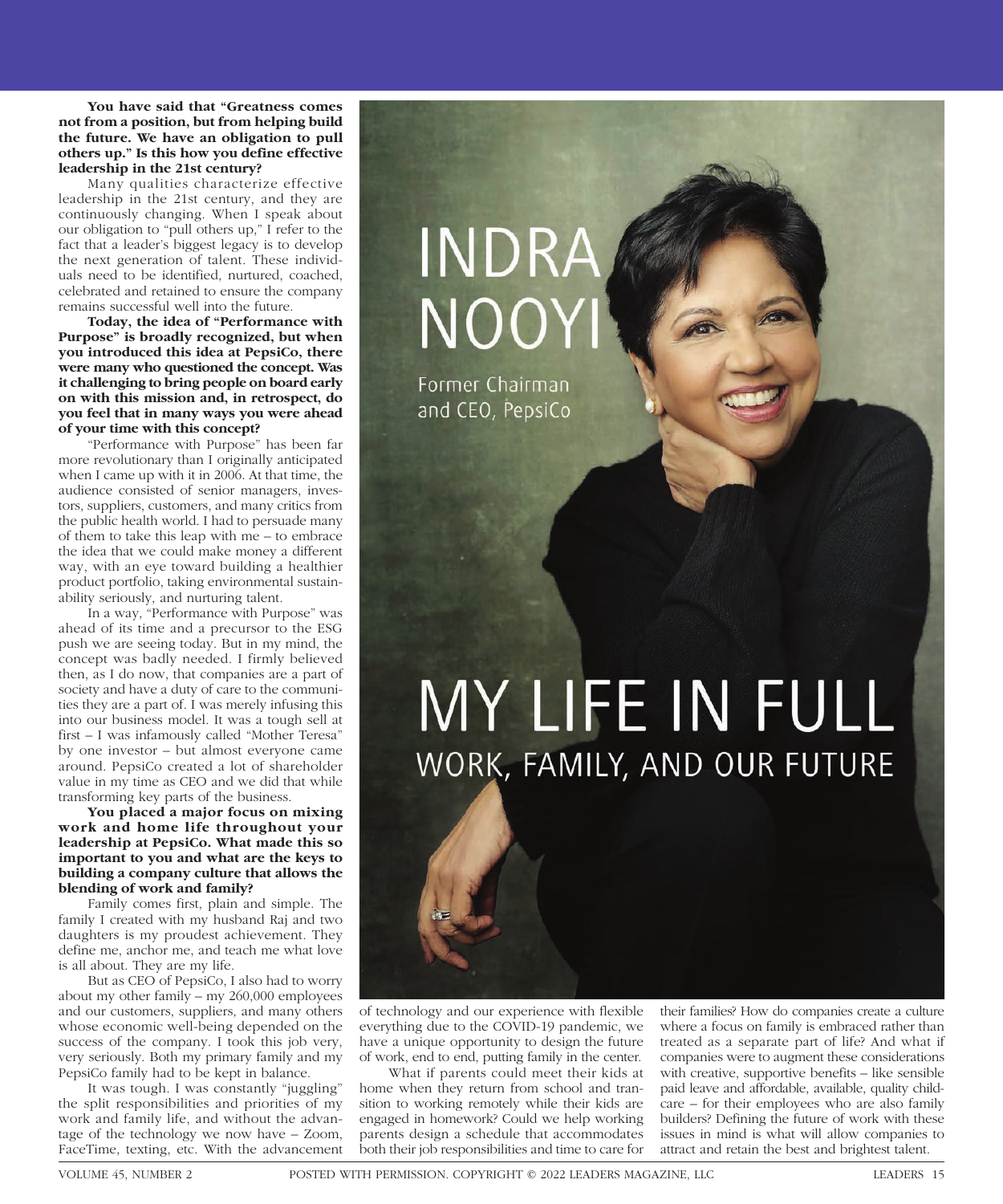**PepsiCo was known for a culture of continuous innovation. Is it more challenging to stay innovative at the size and scale of a company such as PepsiCo and how were you able to maintain the innovative edge?** 

Innovation drives growth. Growth is oxygen for companies. Creating an innovationforward mindset and putting in place the right capabilities, goals, and incentive structures to encourage innovation are all critical building blocks for any company. Innovation must be approached deliberately and mathematically. Start by mapping out a few key factors. For example, what level of top line growth are you looking for? How much of that growth will come from existing products, from line extensions, and from new platforms: What kind of fall off do you have from existing innovation? What is the net sales number driven by innovation that you must deliver on every year? Work backwards – how can an innovation pipeline be built and moved through various stage gates?

This entire area could be a whole "treatise" on its own, but my key message is this – when a leader talks about innovation, it's critical that they move from generalities to specifics. Only then can you hold your people accountable and can the company deliver superior growth year after year.

**What interested you in writing the book,** *My Life in Full***, and what are the key messages you wanted to convey in the book?** 

When I retired from PepsiCo, I was adamant that I would never write a memoir. I started off by writing policy papers about how we can make life easier for women managing the competing demands of work and family. But everybody who read my papers said that for my ideas to be memorable, I needed to inform this issue with the story of my own life. I needed to make it personal. *My Life in Full* is that book. It doubles as a memoir and call-to-action.



*Indra Nooyi with leading women CEOs*

There are several key messages in the book, and they all intersect. One is that family is core. We have to elevate it into the global conversation, and not minimize it as a female issue. Another is that women represent an untapped talent pool and empowering them to contribute fully to paid work is important for families, companies, and the economy as a whole. This all comes together to reinforce my moonshot: building a support structure that enables women and family builders to thrive while driving our GDP growth higher.

**How critical is it for companies to build diverse and inclusive workforces to mirror** 



Indra Nooyi at Women in the World event<br>graduation rates.

## **the diversity of their customers, clients, and communities?**

It is my firm belief that having diverse voices around a table leads to better thinking and better outcomes. Many research studies have proven this. I believe a focus on diversity and inclusion allows a company to draw the best talent from the entire workforce, as opposed to drawing only from a portion of the available pool. With talent being the biggest competitive advantage for any company today, it is critical for leadership to embrace this perspective.

But diversity and inclusion does not happen automatically. It requires diligence. Diversity is a number and inclusion is a mindset, a behavior. You cannot practice inclusion if a company or workforce does not yet have a critical mass of diverse talent.

The first step may require companies to set goals for hiring diverse talent. Only after enough diverse talent is present in the company can you actually model and reinforce inclusive behavior.

Secondly, appointing a DE&I officer can help draw attention to the importance of this topic within a company, but diversity and inclusion has to be the responsibility of the CEO and all senior leaders. It has to be tied to their annual incentives. Without this level of commitment, a focus on diversity and inclusion will struggle to take root in a company.

**You have devoted a great deal of time and energy to mentoring young women and supporting the advancement of women in business. Do you feel that progress has been made in this area and what more needs to be done to provide equal opportunities for women to grow and lead in the corporate world?** 

Seventy percent of highschool valedictorians are girls. Nationwide, girls earn the highest grades in high school, accounting for 60 percent of A or A-plus averages, inclusive of STEM fields. They outnumber men at all the top universities and have higher college